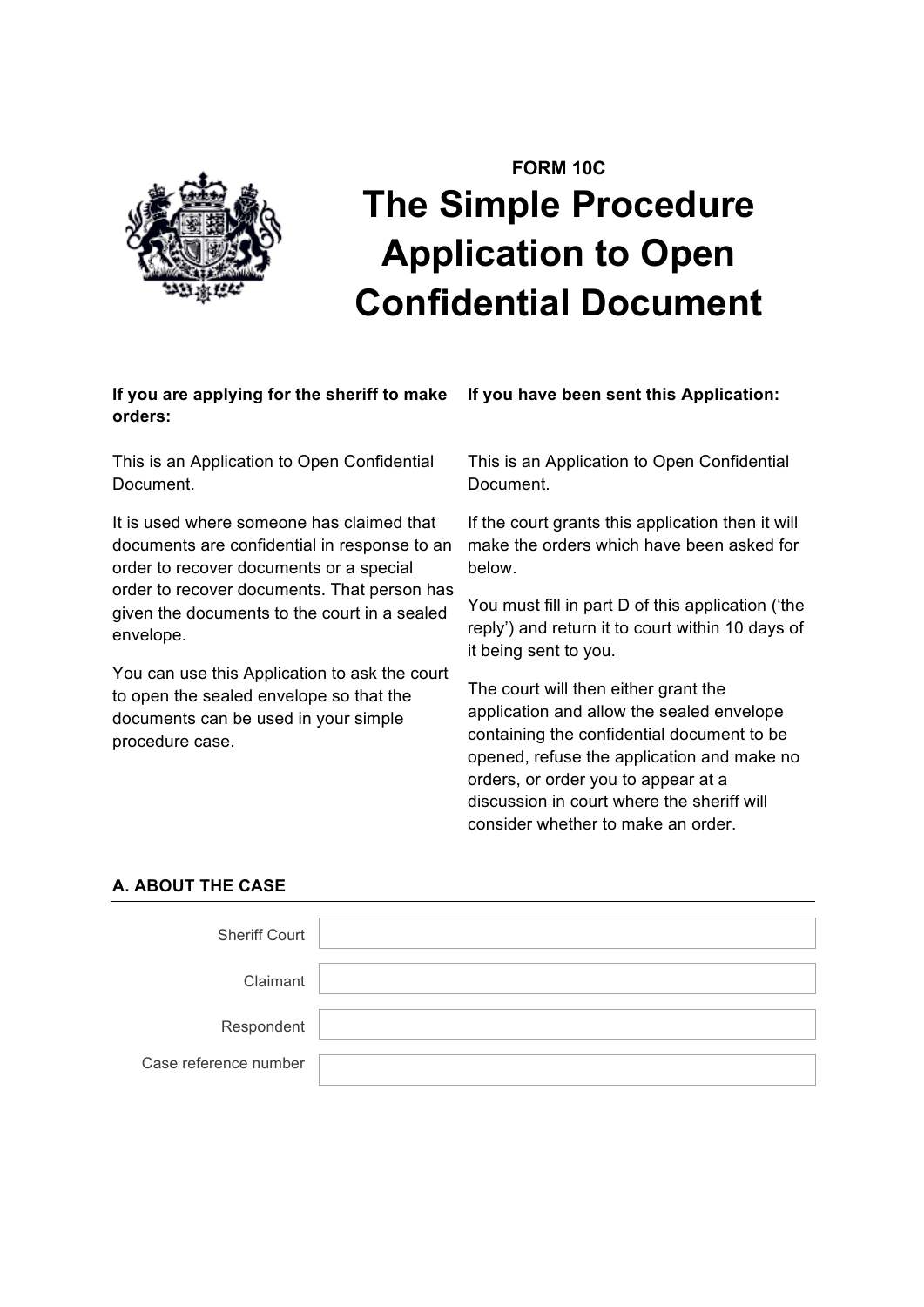# **B. ABOUT YOU**

| B1. What is your full name?                            |  |  |
|--------------------------------------------------------|--|--|
| Name                                                   |  |  |
| Middle name                                            |  |  |
| Surname                                                |  |  |
| Trading name or<br>representative capacity (if<br>any) |  |  |

## **B2. What is your role in this case?**

| Claimant   |
|------------|
| Respondent |

# **C. THE APPLICATION**

! If you are replying to this application, do not fill in this part. You should fill in part D.

## **C1. Which sealed envelope would you like to open?**

! The party making the application must identify which sealed envelope they wish to have opened.

[Include the date on which the envelope was sent to the court and who sent it]

#### **C2. Why should the court make an order allowing this sealed envelope to be opened?**

! The party making the application must set out why the court should make an order allowing the sealed envelope to be opened.

[Give reasons why the envelope should be opened]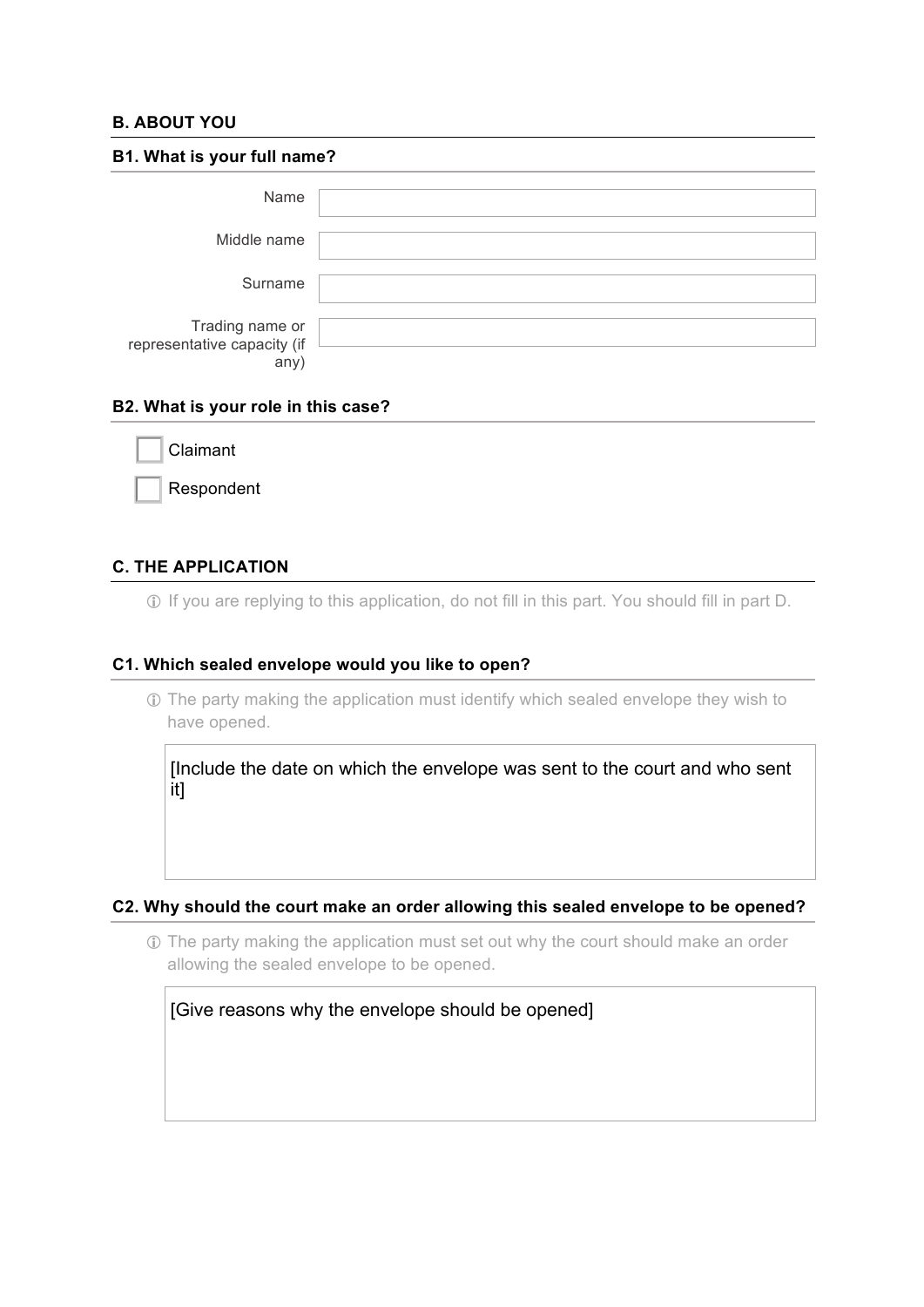#### **C3. When was this application sent to the court?**

- ! Set out the date on which the application was sent to the court (i.e. the date on which the email was sent, or the date on which the application was posted).
- ! Any reply to this application must be sent to the court within 10 days of this application being sent.

# **D. THE REPLY**

! If you are the party making this application, do not fill in this part. You should fill in parts A, B and C.

## **D1. What is your full name?**

| Name                                                  |  |
|-------------------------------------------------------|--|
| Middle name                                           |  |
| Surname                                               |  |
| Trading name or<br>representative capacity (if<br>any |  |

#### **D2. What is your role in this case?**

**Claimant** Respondent The person who claimed that the document is confidential

# **D3. Should the court make an order allowing the sealed envelope to be opened?**

| Yes |
|-----|
| N٥  |